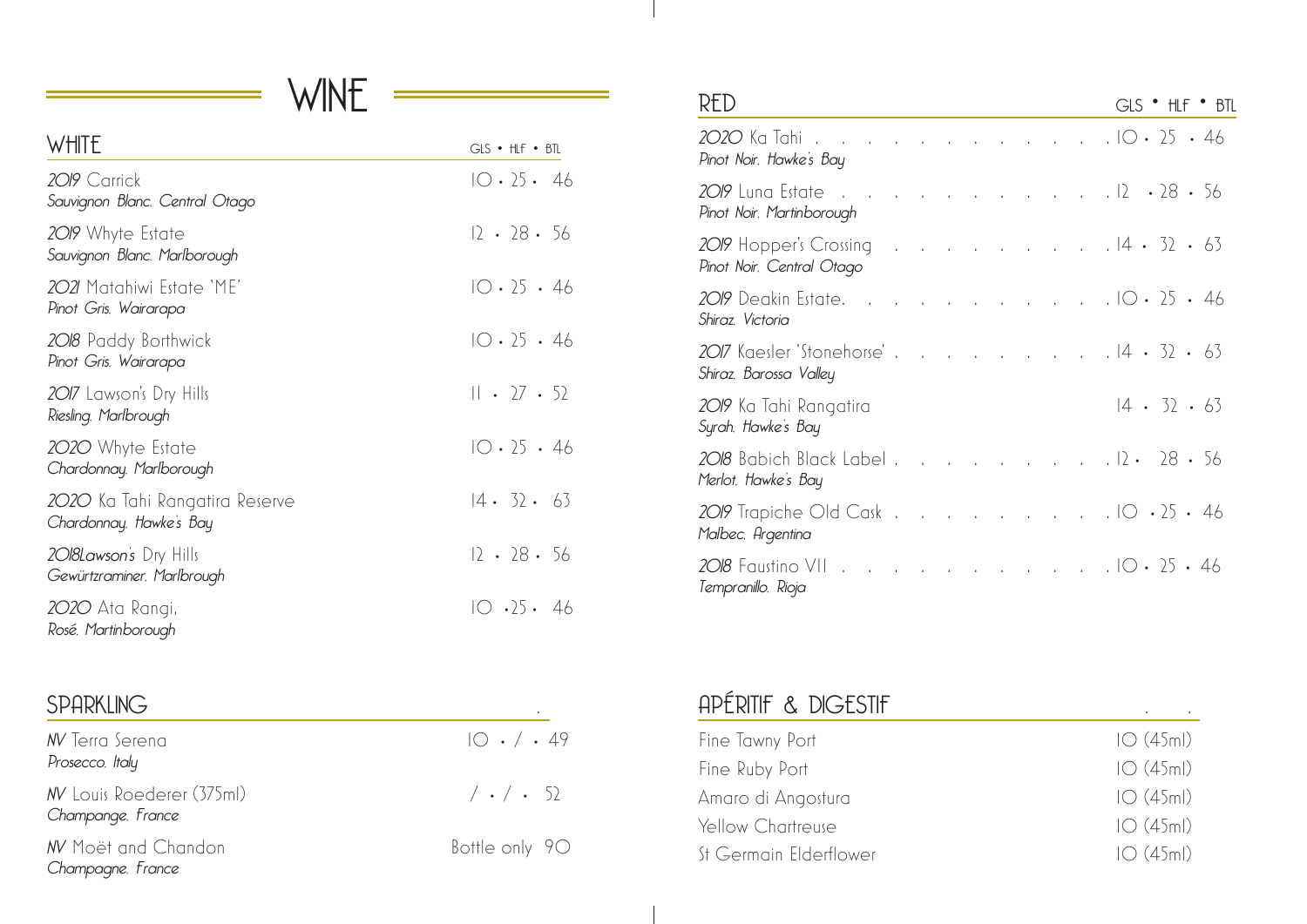

COCO RENDEZVOUS 14 Passionfruit, elderflower, lime, vodka.

DARK N STORMY 14 Dark rum, lime, ginger beer.

CUBA LIBRE 14 Cuban rum, lime, aromatic bitters, coke.

ROXY ROSEBUD 14 Vanilla vodka, lemon, cranberry, passionfruit, pineapple.

MOSCOW MULE 14 Vodka, lime, ginger beer.

OLD FASHIONED 16 Bourbon, sugar, aromatic bitters.

NFGRONI 16 Gin, sweet vermouth, Campari.

BRAMBLE 14 Gin, lemon, crème de cassis

FRENCH 75 14 Gin, lemon, prosecco

SALTED CARAMEL ESPRESSO MARTINI . . 14 Vodka, salted caramel, Kahlúa, espresso

BEER

HEINEKEN 9 Regular, Light

CORONA 10

PARROT DOG 10 Bitterbitch IPA, Birdseye Hazy IPA

FORTUNE FAVOURS  $\bigcap$ Naturalist IPA, Adventurer Pilsner, Trail blazer Lager,

GARAGE PROJECT IO Bliss Lager, Hāpi Daze Pacific Pale, Garagista IPA, Cereal Milk Stout, Fugazi 2.2% Session Ale

 $7$ FFFER CIDER  $\qquad \qquad \Box$ Green Apple

 $NATIVF$  SPARKLING  $10$ Blackcurrent & boysenberry, Peach passionfruit & mango, Kiwifruit & lime

|                                       |  |  | <b>REG/LA</b> |
|---------------------------------------|--|--|---------------|
| Flat White 5/6                        |  |  |               |
| Latte 5/6                             |  |  |               |
| Cappuccino 5/6                        |  |  |               |
| Mochaccino 5/6                        |  |  |               |
| Hot Chocolate 5/6                     |  |  |               |
| Piccolo                               |  |  | 5.            |
| $Vienna$ . $5$                        |  |  |               |
| Chailatte $\sqrt{5}$                  |  |  |               |
| Americano 4.5                         |  |  |               |
| Short/Long Macchiato . 4.5            |  |  |               |
| Short/Long Black 4.5                  |  |  |               |
| Lemon, Honey & Ginger. 4.5            |  |  |               |
| Kids Hot Chocolate .                  |  |  | . 3           |
| Fluffy $\ldots$ $\ldots$ $\ldots$ 2.5 |  |  |               |
| lced Coffee                           |  |  | 5             |
| Iced Mocha 5                          |  |  |               |
| Iced Chocolate                        |  |  | 5             |
|                                       |  |  |               |

Extras:

soy, almond, oat, coconut Flavour Shot, Extra Shot 1 **REG/LARGE**  POT OF TEA . . . . . 5

COFFEE & TEA

English Breakfast, Earl Grey, Green Tea, Peppermint, Chamomile, Exotic Fruits, Jasmine



Milkshakes/Thickshake . . . . . . 6/7.5 Strawberry, Vanilla, Chocolate, Lime, Banana, Butterscotch, Caramel vegan option  $+1.5$ 

Real Fruit Ice Cream . . . . . 7 Mixed Berry, Passionfruit, Banana, Mango vegan option + 1.5

Choc-Top Ice Creams. . . . . 5 Chocolate, Boysenberry, Cookies & Cream, Vanilla

NON ALCOHOLIC

BUNDABERG 5 Gingerbeer. Passionfruit, Peach, Lemon Lime & Bitters, Diet Gingerbeer

COCA COLA RANGE 5 Coke, Coke No Sugar, Sprite

KARMA COLA RANGE 5 Cola, Sugarfree Cola, Lemmy Lemonade, Gingerella

KARMA JUICE RANGE 5 Orange, Apple, Blackcurrent